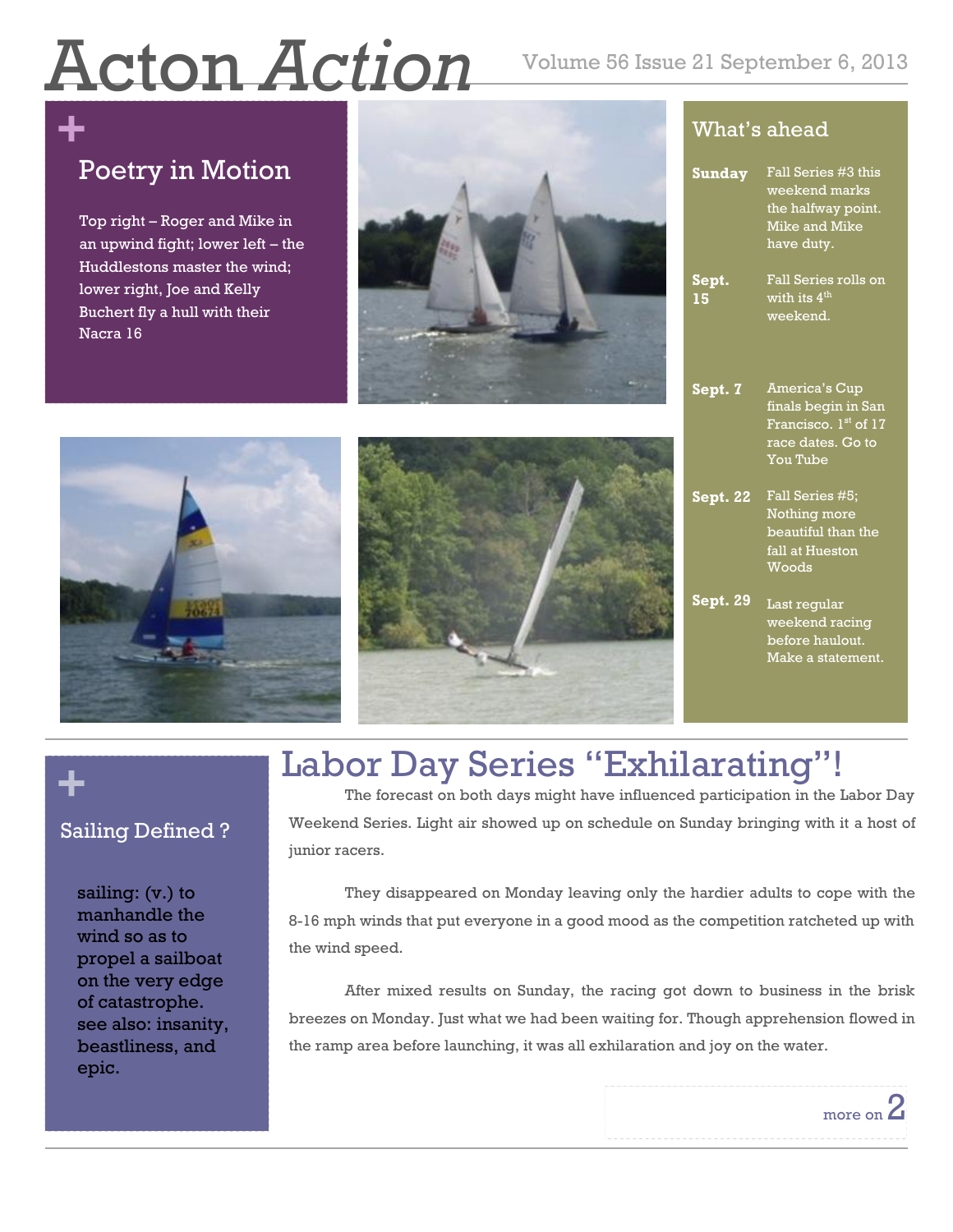#### Acton Action September 6, 2013



Cosette periodically gets her hair wet as she responds to the hiking challenge with dad.

Neophytes **Kofi and Cosette Gunter** crewed in the Y for dad yours truly. Kofi got the light air stuff while 92 pound sister had to cope with the big air on Monday. She found out what it means to ride the rail in her first Y racing. And loved it.

**Cosette, Victor, and Kevin DeArmon**, all crewing for their dads, were the only juniors to come out for the wild winds Monday. On Sunday it was **Kofi, Kevin, Megan DeArmon, Logan Brasher, and Andrew and Emily Wilson.** 

### Labor Day Series "Exhilarating!" (continued from page 1)

Ten Sunfish sailed on Sunday, but only veteran racers **Rose Schultz and Laura Beebe** returned for the big blow on Monday. Rose won the first race on Sunday in the light air but it was all Laura in the next three races, although the two were in close quarters most of the way to the line.

In Hobies, Lisa and Dwight Huddleston brought out their good looking catamaran on both days. They bypassed the light air racing on Sunday but jumped in on Monday for their initiation into club racing. Although relatively new to the sailing adventure, they handled the sometimes difficult gusts with veteran aplomb.

**Dave Munday** raced both days and ended up the Hobie weekend victor. Speaking of **Victor**, Dave's son, 11 year old Victor, hopped on board to crew for his dad and performed admirably.

Monday marked the return of **Joe and Kelly Buchert** from the Michigan and Wisconsin catamaran circuits. It was good to see their Nacra 16 with its silver sails and all black asymmetrical flying hulls over Acton Lake.

In Y-Flyer action, **Roger, the Duke of Henthorn,** lost twice over the two day series but still somehow managed to win the series. Yours truly took a light air battle on Sunday from the perennial Y champ. On Monday, Charlie DeArmon smashed us both in race two.

With Roger and yours truly locked in a downwind luffing feud that took them deep inside the course, Charlie, who had stayed close, sailed the rhumb line to the leeward mark and won by a huge margin.

When Roger touched yours truly's rudder, it sealed the deal for a  $3<sup>rd</sup>$  place finish for the duo of Roger/Bobbie. No one can remember a Henthorn 3rd place finish.

Despite the losses, Henthorn and Bode had two bullets in the four races that comprise the weekend series and took the gold medal by a point.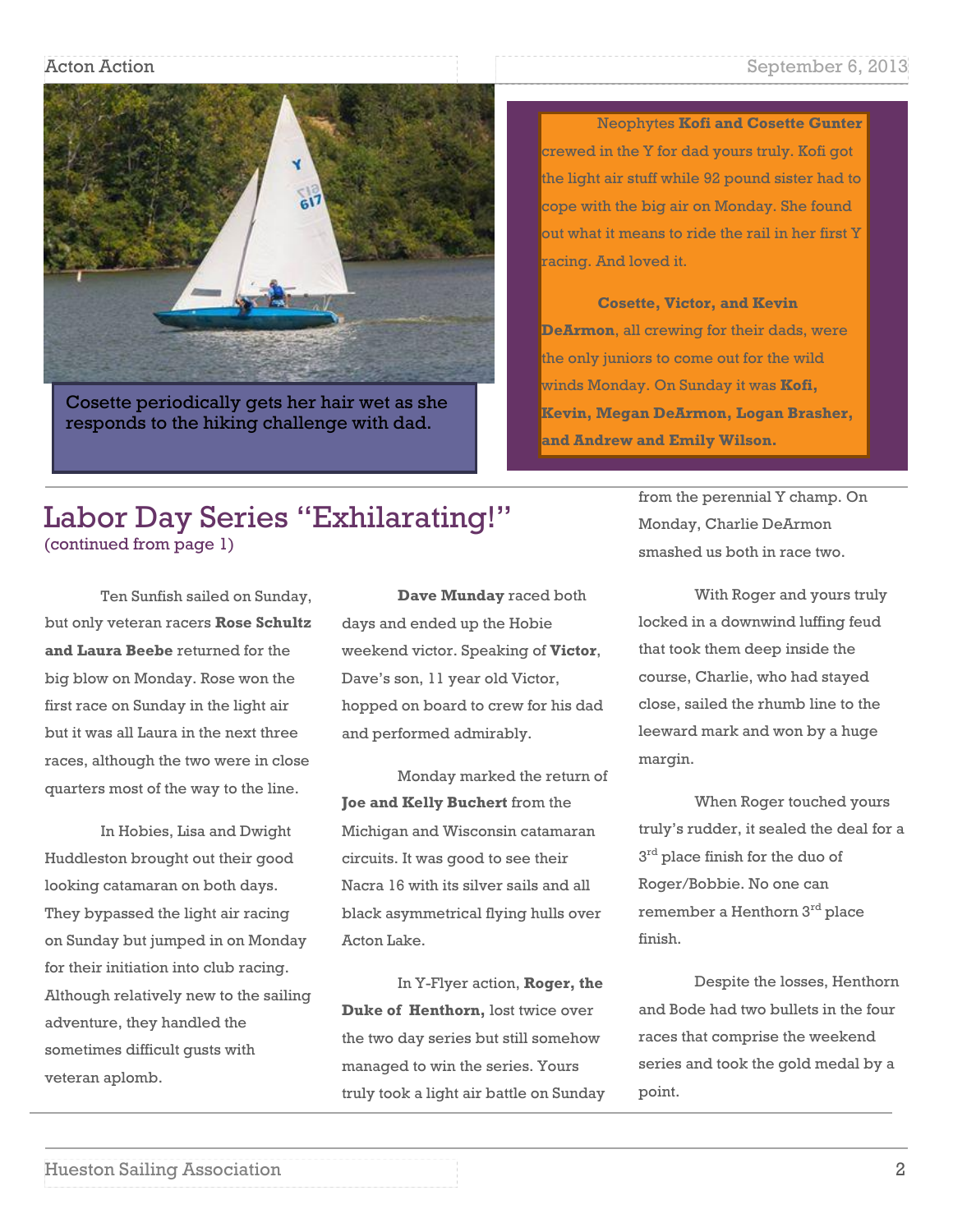#### Acton Action Action September 6, 2013

How many times is "Hey" repeated by the backup vocals in the Robin Thicke single 'Blurred Lines'?

At right, juniors hold up their answers to the question at left. Kevin, Kofi, Megan, Kayla, and Brendan pose last Sunday.



At right, Chris and Laura Beebe along with their Husky sail dogs at the dinner Sunday.

# Good Stuff About Sailing Ten Reasons Why You Should Sail

1. It is easy to learn how to sail a boat.

**+**

- 2. Sailing solo in a sailboat can take place within one hour of instruction.
- 3. Sailing does not cost much to get into making it affordable for all.
- 4. You can sail almost any time, day or night, winter or summer, rain or sunshine, alone or with others.
- 5. Sailing allows you to relax and reduce stress by redirecting your mental focus.
- 6. Sailing encourages self confidence because you can take charge of your

achievements.

- 7. Sailing permits enjoyment during incremental learning and skill development.
- 8. Sailing may be an individual or a family affair in casual or competitive environments.
- 9. Sailing allows personal quiet time and awareness to enjoy and experience nature.
- 10. Sailors have new experiences each time they face the wind.